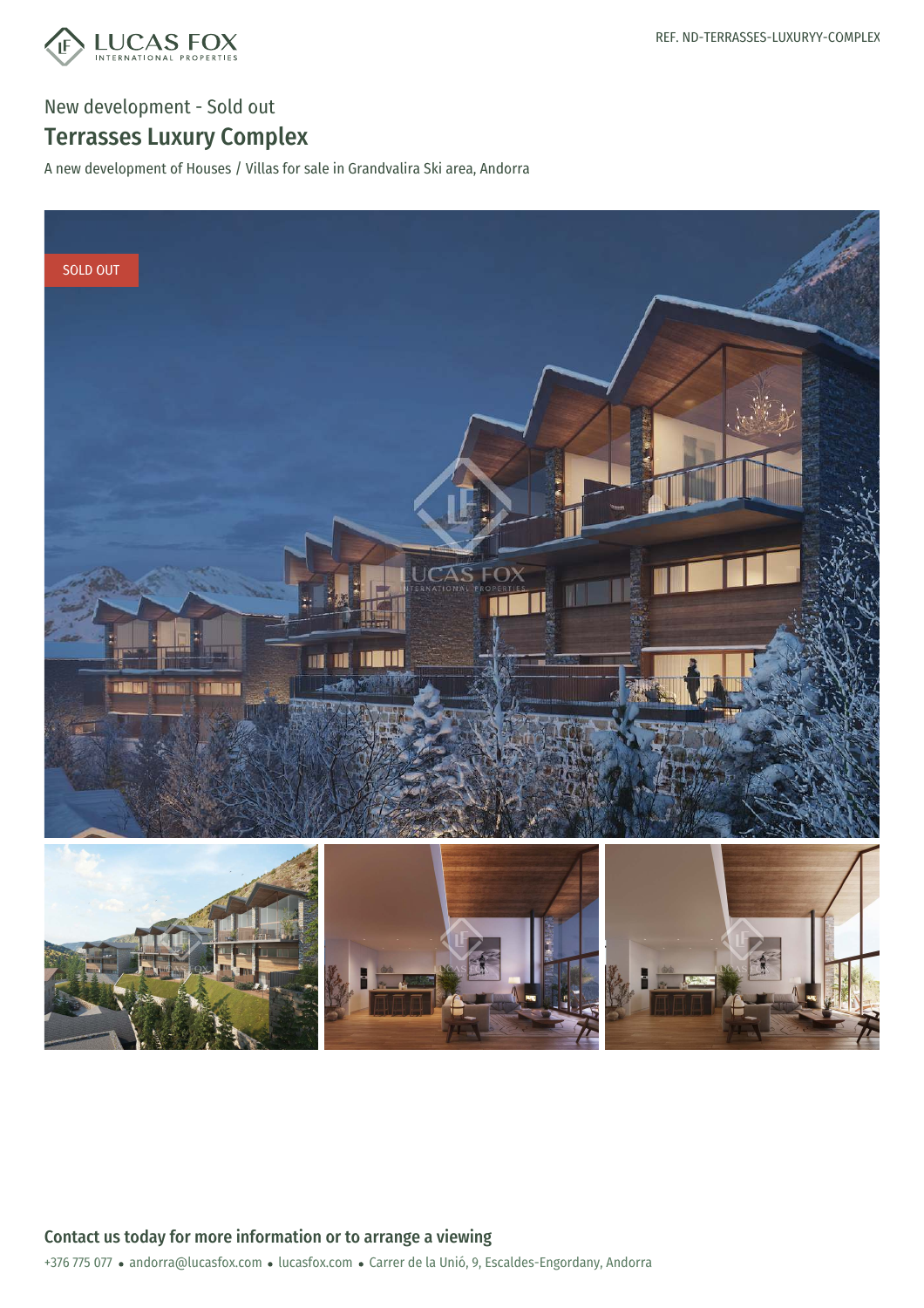

# New development - Sold out

### Terrasses Luxury Complex

A new development of Houses / Villas for sale in Grandvalira Ski area, Andorra

#### **OVERVIEW**

### Exceptional new build development of villas with excellent views and terraces for sale in El Canillo, in the ski area of Grandvalira, Andorra.

Lucas Fox presents Terrasses Luxury Complex, a new development with exclusive villas with the best quality finishes, located in the ski area of Grandvalira, in Andorra.

The development offers 4-bedroom villas with surfaces ranging from 359 m² to 434 m<sup>2</sup>, all of them with terraces and a garage for several cars, with the option of a charging point for an electric car.

The villas have a modern and comfortable design with open and airy spaces in which the space flows perfectly. For example, the day area is presented as a single room, with the living room, dining room and kitchen, with a mezzanine that doubles the height of the ceilings. In addition, the day area has huge floor-to-ceiling windows that allow in abundant natural light, increase the feeling of spaciousness and lead to the huge terrace. In addition, incredible views of the mountains and the ski area are offered from all the front rooms.

Among its finishes we can highlight the aluminium exterior joinery with thermal break and triple glazed windows and air chamber, a secure door, motorized blinds, built-in wardrobes and wooden floors in the main rooms and porcelain floors in wet areas.

The kitchens are presented with high and low cabinets, according to the layout, and fully equipped with the best electrical appliances, such as an induction cooker, oven, hood or dishwasher, among others. Finally, it offers a heating system with electric radiators, for greater comfort and a video intercom, for greater security.

Get in touch for more information about this incredible new development in the Grandvalira ski area.

#### Highlights

- 4-bedroom villas
- Double height ceilings  $\bullet$  .
- Large windows with [incredible](mailto:andorra@lucasfox.com) vie[ws](https://www.lucasfox.com)  $\bullet$  .
- Excellent finishes
- $\bullet$  In the ski area



[lucasfox.com/go/nd-terrasses-luxuryy](https://www.lucasfox.com/go/nd-terrasses-luxuryy-complex)complex

#### Contact us today for more information or to arrange a viewing